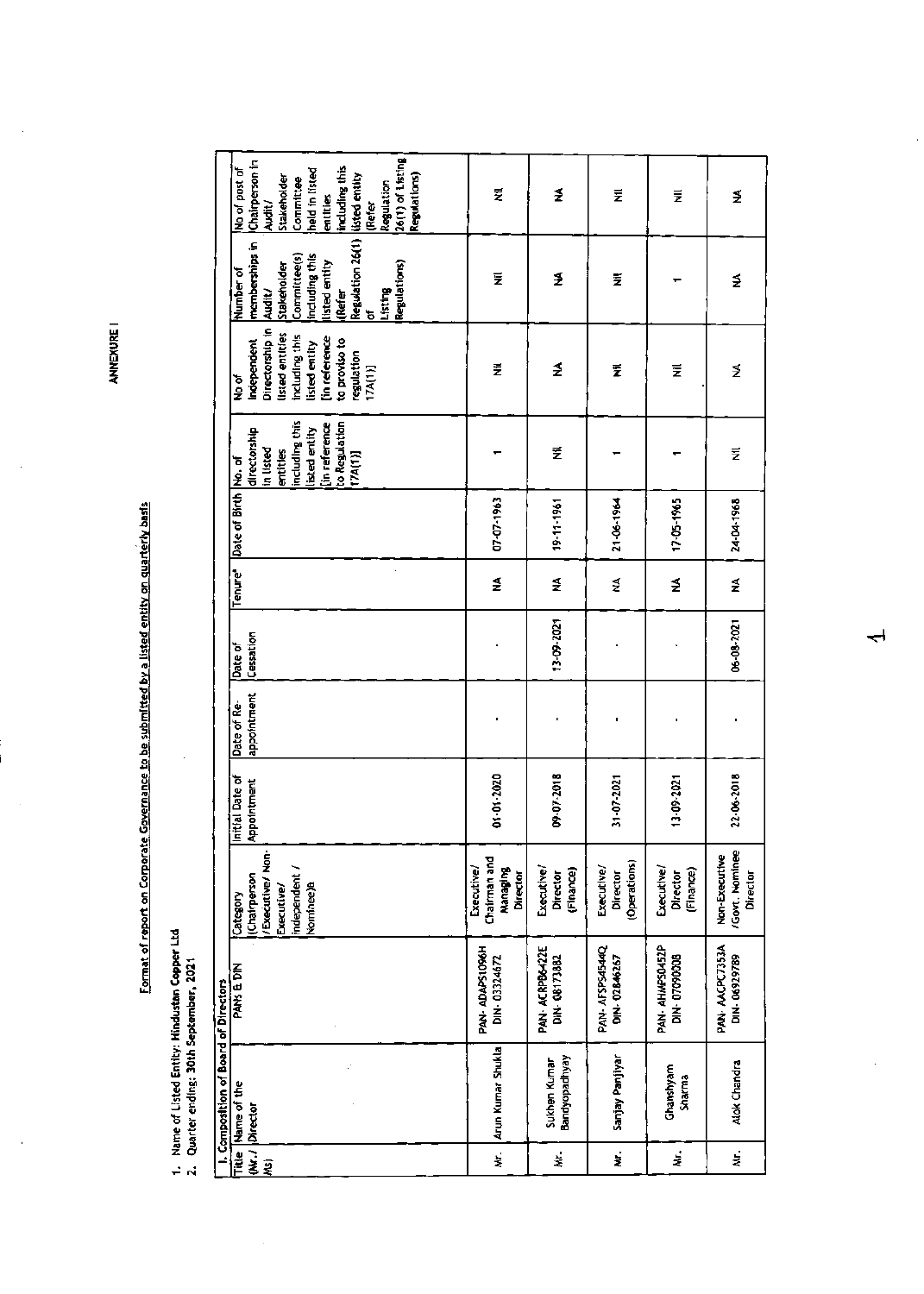| ₹                                          | ž                                           | ₹                                         |                                           |                                           | ž                                         |                                                                                                                                                                                                                                                                                                                                                                                                                                                                                                                                                                                                                                                                                                         |
|--------------------------------------------|---------------------------------------------|-------------------------------------------|-------------------------------------------|-------------------------------------------|-------------------------------------------|---------------------------------------------------------------------------------------------------------------------------------------------------------------------------------------------------------------------------------------------------------------------------------------------------------------------------------------------------------------------------------------------------------------------------------------------------------------------------------------------------------------------------------------------------------------------------------------------------------------------------------------------------------------------------------------------------------|
| ž                                          | Ξ                                           | ₹                                         | N                                         |                                           |                                           |                                                                                                                                                                                                                                                                                                                                                                                                                                                                                                                                                                                                                                                                                                         |
| ž                                          | Ę                                           | ₹                                         |                                           |                                           |                                           |                                                                                                                                                                                                                                                                                                                                                                                                                                                                                                                                                                                                                                                                                                         |
|                                            |                                             | ž                                         |                                           |                                           |                                           |                                                                                                                                                                                                                                                                                                                                                                                                                                                                                                                                                                                                                                                                                                         |
| 15-03-1976                                 | 26-03-1979                                  | 28-02-1978                                | 06-05-1963                                | 15-07-1964                                | 26-01-1958                                |                                                                                                                                                                                                                                                                                                                                                                                                                                                                                                                                                                                                                                                                                                         |
| ≨                                          | ź                                           | months<br>×                               | months<br>Å                               | months<br>26                              | months<br>26                              |                                                                                                                                                                                                                                                                                                                                                                                                                                                                                                                                                                                                                                                                                                         |
|                                            |                                             | 18-07-2021                                |                                           |                                           |                                           |                                                                                                                                                                                                                                                                                                                                                                                                                                                                                                                                                                                                                                                                                                         |
|                                            |                                             |                                           |                                           |                                           |                                           |                                                                                                                                                                                                                                                                                                                                                                                                                                                                                                                                                                                                                                                                                                         |
| 06-08-2021                                 | 07-08-2020                                  | 18-07-2018                                | 22-07-2019                                | 22-07-2019                                | 22-07-2019                                | Š                                                                                                                                                                                                                                                                                                                                                                                                                                                                                                                                                                                                                                                                                                       |
| Govt. Nominee<br>Non-Executive<br>Director | /Govt. Nominee<br>Non-Executive<br>Director | Non-Executive/<br>Independent<br>Director | Non-Executive/<br>Independent<br>Director | Non-Executive/<br>Independent<br>Director | Non-Executive/<br>Independent<br>Director |                                                                                                                                                                                                                                                                                                                                                                                                                                                                                                                                                                                                                                                                                                         |
| PAN- AFKPA9289E<br>DIN-09272903            | PAN-ADMPV1173A<br>DIN-08836996              | PAN-DSIPS7218K<br>DIN-05331124            | PAN-AHWPK2133M<br>DNN-08518006            | PAN-ACWPD8193P<br>DIN-07327568            | PAN-ABDPC4728M<br>DIN-07239321            | Whether Chairperson is related to managing director or CEO: Shri Arun Kumar Shukla is the Chairman and Managing Director, Hindustan Copper Ltd with effect from 1.1.2020.<br>a Category of directors means executive/non-executive/independent/Nominee. if a director fits into more than one category write all categories separating them with hyphen<br>to be filled only for independent Director. Tenure would mean total period from which independent director is serving on Board of directors of the listed entity in continuity<br>s PAN of any director would not be displayed on the website of Stock Exchange<br>Whether Regular chairperson appointed:<br>without any cooling off period. |
| Shakil Alam                                | Sanjeev Verma                               | Subhash Sharma                            | R Kalyansundaram                          | Pawan Kumar<br>Dhawan                     | Balwinder Singh<br>Canth                  |                                                                                                                                                                                                                                                                                                                                                                                                                                                                                                                                                                                                                                                                                                         |
| ż                                          | ż                                           | ż                                         | ż                                         | έ                                         | ż                                         |                                                                                                                                                                                                                                                                                                                                                                                                                                                                                                                                                                                                                                                                                                         |

 $\hat{\mathcal{L}}$ 

 $\hat{\phi}$ 

 $\sim$ 

 $\bar{\beta}$ 

 $\bar{\gamma}$ 

 $\sim 10^{-1}$ 

 $\overline{\mathcal{C}}$ 

 $\hat{\mathcal{A}}$ 

 $\sim$ 

 $\ddot{\phantom{0}}$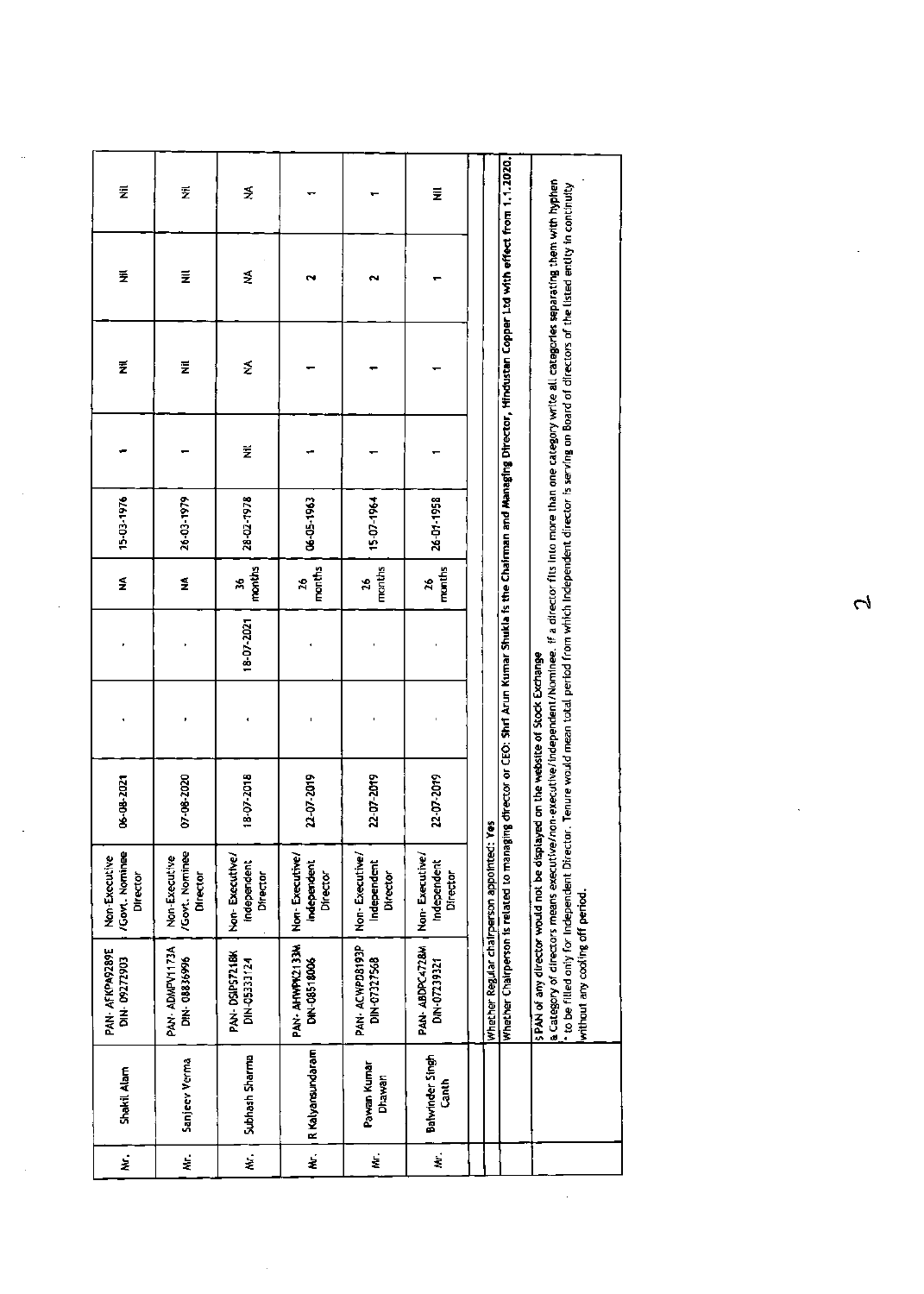| II. Composition of Committees                |                                          |                                    |                                                                                       |                             |                      |
|----------------------------------------------|------------------------------------------|------------------------------------|---------------------------------------------------------------------------------------|-----------------------------|----------------------|
| Name of Committee                            | Whether Regular chairperson<br>appointed | Name of Committee<br>members       | Category (Chairperson/ Executive/<br>Non-Executive/ Independent/<br>Nominee) \$       | Date of Appointment         | Cessation<br>Date of |
| 1. Audit Committee                           | ∦€                                       | Shri Pawan Kumar Dhawan            | Chairperson/ Non- Executive/<br>Independent Director                                  | 15-11-2019                  |                      |
|                                              |                                          | Shri Subhash Sharma                | Member / Non- Executive/<br>Independent Director                                      | 07-12-2018                  | 18-07-2021           |
|                                              |                                          | Shri R Kalyansundaram              | Member / Non-Executive/<br><b>Independent Director</b>                                | $15 - 11 - 2019$            |                      |
|                                              |                                          | Shri Balwinder Singh Canth         | Member / Non- Executive/<br>Independent Director                                      | 18-07-2021                  |                      |
| 2. Nomination E Remuneration Committee       | Ķ٢                                       | Shri Balwinder Singh Canth         | Chairperson/ Non-Executive/<br>independent Director                                   | 18-07-2021                  |                      |
|                                              |                                          | Shri Subhash Sharma                | Chairperson/ Non-Executive/<br>Independent Director                                   | 07-12-2018                  | 18-07-2021           |
|                                              |                                          | Shri R Kalyansundaram              | Member / Non-Executive/<br>Independent Director                                       | 15-11-2019                  |                      |
|                                              |                                          | Shri Pawan Kumar Dhawan            | Member / Non-Executive/<br>Independent Director                                       | 18-07-2021                  |                      |
| 3. Risk Management Committee (if applicable) | y                                        | Shri Sanjay Panjiyar               | (Operations) and Addl Charge Director<br>Chairperson/ Executive/ Director<br>(Mining) | 31-07-2021                  |                      |
|                                              |                                          | Shri Sukhen Kumar<br>Bandyopadhyay | (Finance) and Addl Charge Director<br>Chairperson/ Executive/ Director<br>(Mining)    | 07-12-2018                  | 1202-60-EL           |
|                                              |                                          | Shri Ghanshyam Sharma              | Member / Executive/ Director<br>(Finance)                                             | $\frac{13.09 - 2021}{2021}$ |                      |
|                                              |                                          | Shri R Kalyansundaram              | Member / Non- Executive/<br>Independent Director                                      | 15-09-2020                  |                      |
|                                              |                                          | Shri Balwinder Singh Canth         | Member / Non- Executive/<br>independent Director                                      | 15-09-2020                  |                      |
|                                              |                                          | Shri Sunil Parashar                | Head of MBC department                                                                | 31-12-2019                  |                      |
| 4. Stakeholders Relationship Committee       | Ł                                        | Shri R Kalyansundaram              | Chairperson/ Non-Executive/<br>independent Director                                   | 15-11-2019                  |                      |
|                                              |                                          | Shri Subhash Sharma                | Member/ Non- Executive/<br>independent Director                                       | $07 - 12 - 2018$            | 18-07-2021           |
|                                              |                                          | Shri Pawan Kumar Dhawan            | Member/ Non-Executive/<br>independent Director                                        | 18-07-2021                  |                      |
|                                              |                                          | Shri Sukhen Kumar<br>Bandyopadhyay | Member / Executive/ Director<br>(Finance)                                             | 07-12-2018                  | 13-09-2021           |

 $\omega$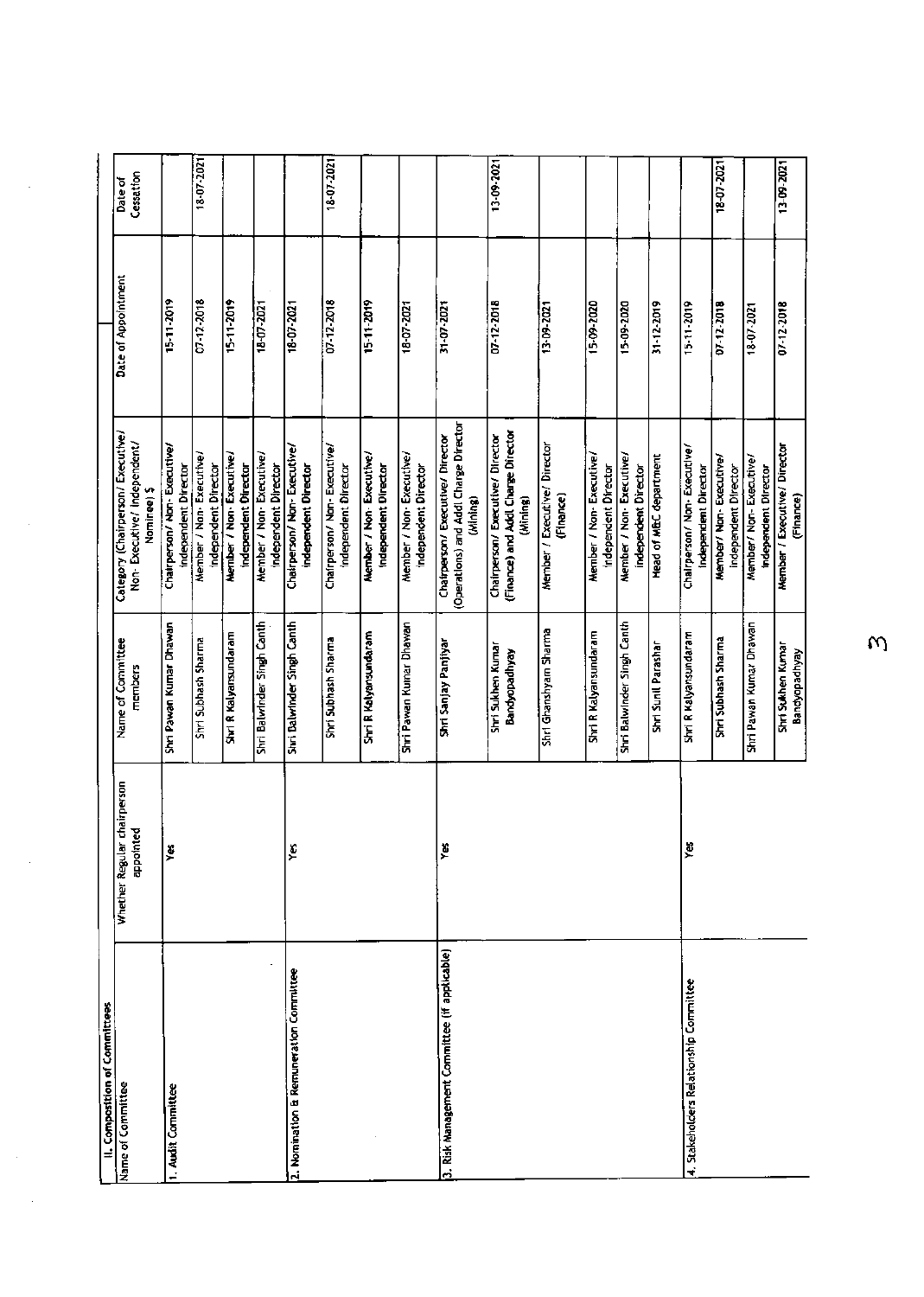|                                           |                                                   |                                                 | 13-09-2021                                |                                           |                                                                                                                                                                            |
|-------------------------------------------|---------------------------------------------------|-------------------------------------------------|-------------------------------------------|-------------------------------------------|----------------------------------------------------------------------------------------------------------------------------------------------------------------------------|
| 13-09-2021                                | 15-11-2019                                        | 15-11-2019                                      | 01-06-2020                                | 13-09-2021                                |                                                                                                                                                                            |
| Member / Executive/ Director<br>(Finance) | Chairman / Non-Executive/<br>independent Director | Member/ Non- Executive/<br>independent Director | Member / Executive/ Director<br>(Finance) | Member / Executive/ Director<br>(Finance) |                                                                                                                                                                            |
| Shri Ghanshyam Sharma                     | Shri Balwinder Singh Canth                        | Shri Pawan Kumar Dhawan                         | Shri Sukhen Kumar<br>Bandyopadhyay        | Shri Ghanshyam Sharma                     |                                                                                                                                                                            |
|                                           | ě                                                 |                                                 |                                           |                                           |                                                                                                                                                                            |
|                                           | 5. Corporate Social Responsibility Committee      |                                                 |                                           |                                           | a Category of directors means executive/non-executive/independent/Nominee. If a director fits into more than one category write all categories separating them with hyphen |

 $\frac{1}{2}$ 

 $\hat{\mathcal{L}}$ 

 $\hat{\mathcal{A}}$ 

 $\frac{1}{4}$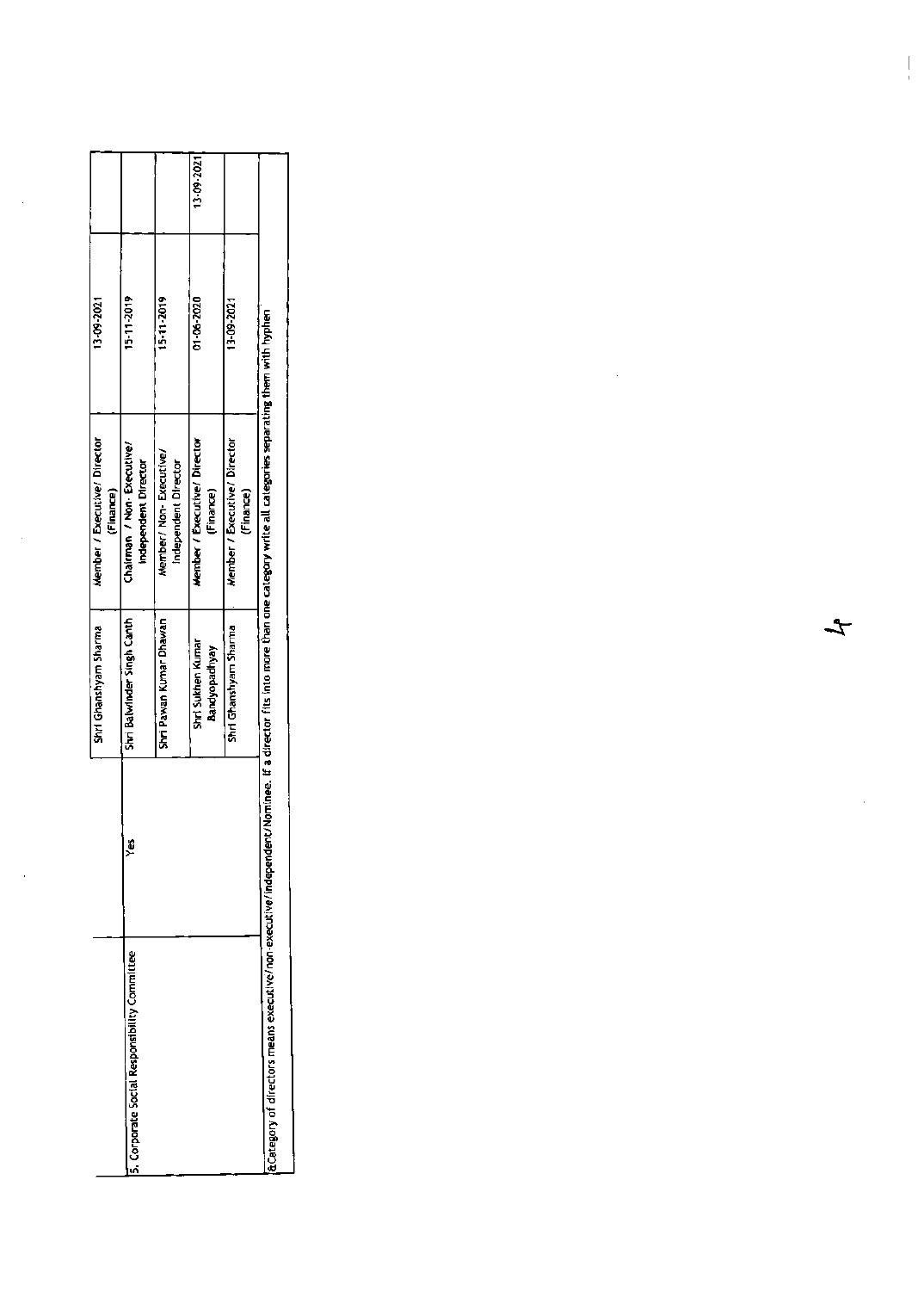| III. Meeting of Board of Directors                                                                                                  |                                                        |   |                                          |                                             |                                                                |                                                                        |                                                                            |
|-------------------------------------------------------------------------------------------------------------------------------------|--------------------------------------------------------|---|------------------------------------------|---------------------------------------------|----------------------------------------------------------------|------------------------------------------------------------------------|----------------------------------------------------------------------------|
| Date(s) of Meeting (if<br>any) in the previous<br>quarter                                                                           | Date(s) of Meeting (if any) in the<br>relevant quarter |   | Whether requirement of<br>Quorum met*    |                                             | Number of Directors present*                                   | Number of independent directors present"                               | Maximum gap<br>between any<br>two<br>consecutive (in<br>number of<br>days) |
| 7.4,2021                                                                                                                            | 2.7,2021                                               |   | Yes                                      |                                             | 8                                                              | 4                                                                      | 6                                                                          |
| 7.4.2021                                                                                                                            | 16.7.2021                                              |   | Yes                                      |                                             | 8                                                              | ٠                                                                      | 13                                                                         |
| 12.4.2021                                                                                                                           | 7.8.2021                                               |   | Yes                                      |                                             | 8                                                              | 3                                                                      | $\overline{21}$                                                            |
| 13.4.2021                                                                                                                           | 25.9.2021                                              |   | Yes                                      |                                             | 8                                                              | 3                                                                      | 48                                                                         |
| 15.5.2021                                                                                                                           |                                                        |   |                                          |                                             |                                                                |                                                                        |                                                                            |
| 29.5.2021                                                                                                                           |                                                        |   |                                          |                                             |                                                                |                                                                        |                                                                            |
| 25.6.2021                                                                                                                           |                                                        |   |                                          |                                             |                                                                |                                                                        |                                                                            |
| to be filled in only for the current quarter meetings                                                                               |                                                        |   |                                          |                                             |                                                                |                                                                        |                                                                            |
| IV. Meetings of Committees                                                                                                          |                                                        |   |                                          |                                             |                                                                |                                                                        |                                                                            |
| Date(s) of meeting of the<br>committee in the<br>relevant quarter                                                                   | Whether<br>requirement of<br>Ouorum met<br>(details)*  |   | Number of Directors present <sup>*</sup> | Number of independent<br>directors present* | Date(s) of meeting of the committee<br>in the previous quarter | Maximum gap between any two consecutive<br>meetings in number of days" |                                                                            |
| Audit Committee                                                                                                                     |                                                        |   |                                          |                                             |                                                                |                                                                        |                                                                            |
| 14.7.2021                                                                                                                           | Yes                                                    |   | 3                                        | 3                                           | 2.6.2021                                                       | 18                                                                     |                                                                            |
| 7, 8, 2021                                                                                                                          | Yes                                                    |   | 3                                        | 3                                           | 25.6.2021                                                      | $\overline{23}$                                                        |                                                                            |
| 25.9.2021                                                                                                                           | Yes                                                    |   | $\overline{\mathbf{3}}$                  | 3                                           |                                                                | 48                                                                     |                                                                            |
| Corporate Social Responsibility Committee                                                                                           |                                                        |   |                                          |                                             |                                                                |                                                                        |                                                                            |
| NW                                                                                                                                  | NA                                                     |   | <b>NA</b>                                | NA                                          | 24.6.2021                                                      | <b>NA</b>                                                              |                                                                            |
| Nomination and Remuneration Committee                                                                                               |                                                        |   |                                          |                                             |                                                                |                                                                        |                                                                            |
| 14.7.2021                                                                                                                           | Yes                                                    |   | 3                                        | 3                                           | Nil                                                            | NA.                                                                    |                                                                            |
| 16.7.2021                                                                                                                           | Yes                                                    | з |                                          | 3                                           |                                                                | $\mathbf{1}$                                                           |                                                                            |
| 25.9.2021                                                                                                                           | <b>Yes</b>                                             |   | 3                                        | 3                                           |                                                                | $\overline{70}$                                                        |                                                                            |
| Stakeholders Relationship Committee                                                                                                 |                                                        |   |                                          |                                             |                                                                |                                                                        |                                                                            |
| Nil                                                                                                                                 | <b>NA</b>                                              |   | $\overline{\mathsf{NA}}$                 | NA.                                         | Nit                                                            | <b>NA</b>                                                              |                                                                            |
|                                                                                                                                     |                                                        |   |                                          |                                             |                                                                |                                                                        |                                                                            |
| <b>Risk Management Committee</b>                                                                                                    |                                                        |   |                                          |                                             |                                                                |                                                                        |                                                                            |
| 7.8.2021                                                                                                                            | Yes                                                    |   | $\blacktriangleleft$                     | 2                                           | Nil                                                            | <b>NA</b>                                                              |                                                                            |
| This information has to be mandatorily be given for audit committee, for rest of the committees giving this information is optional |                                                        |   |                                          |                                             |                                                                |                                                                        |                                                                            |
| "to be filled in only for the current quarter meetings                                                                              |                                                        |   |                                          |                                             |                                                                |                                                                        |                                                                            |
|                                                                                                                                     |                                                        |   |                                          |                                             |                                                                |                                                                        |                                                                            |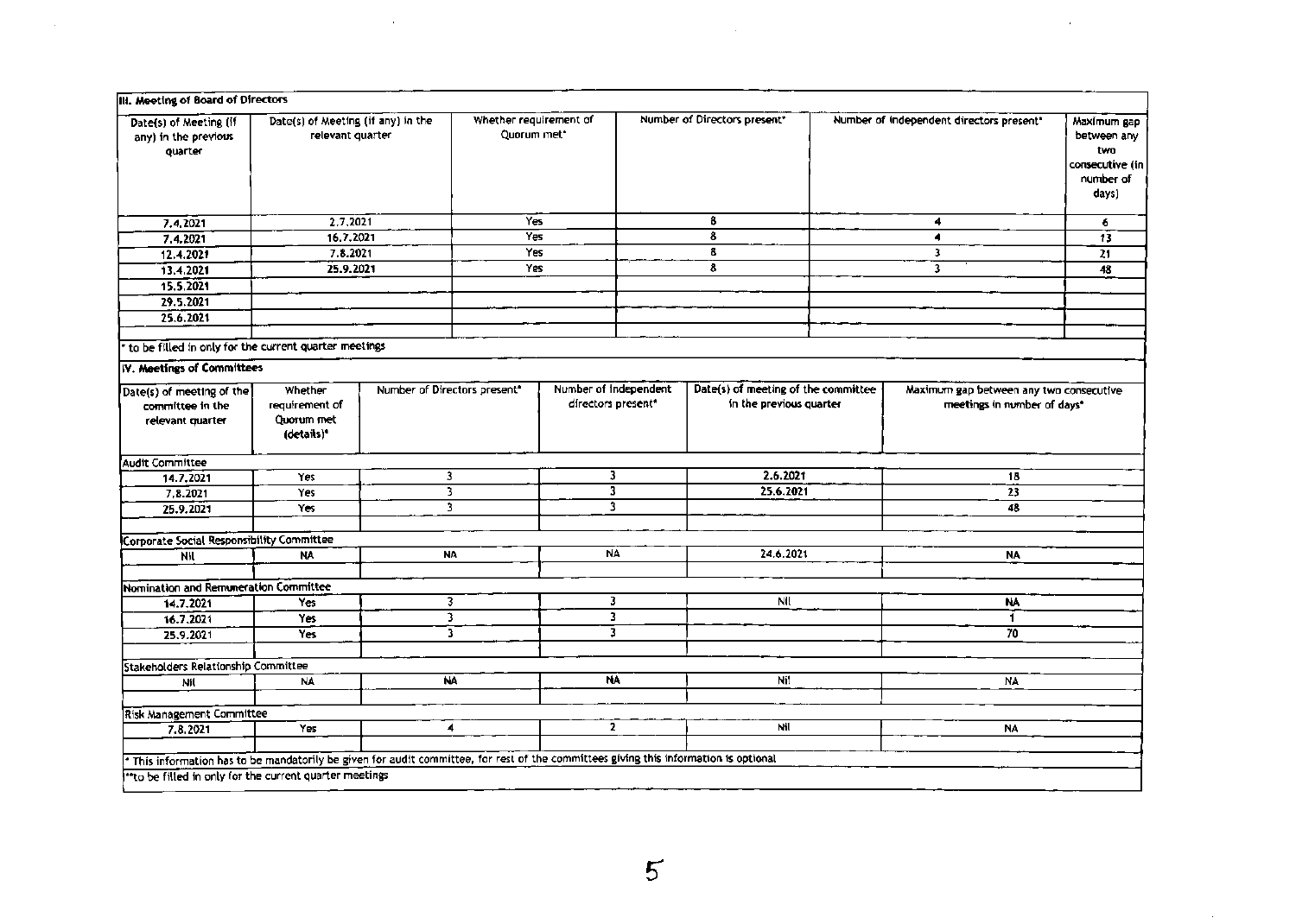| V. Related Party Transactions                                                                                                                                                                                                                                                                                                                                                                                                                                                                                                                                                                                                                                                                                                                                                                                                                                                                                                                                                                                                                                                                                                                                                                                                                                                                             |                               |
|-----------------------------------------------------------------------------------------------------------------------------------------------------------------------------------------------------------------------------------------------------------------------------------------------------------------------------------------------------------------------------------------------------------------------------------------------------------------------------------------------------------------------------------------------------------------------------------------------------------------------------------------------------------------------------------------------------------------------------------------------------------------------------------------------------------------------------------------------------------------------------------------------------------------------------------------------------------------------------------------------------------------------------------------------------------------------------------------------------------------------------------------------------------------------------------------------------------------------------------------------------------------------------------------------------------|-------------------------------|
| Subject                                                                                                                                                                                                                                                                                                                                                                                                                                                                                                                                                                                                                                                                                                                                                                                                                                                                                                                                                                                                                                                                                                                                                                                                                                                                                                   | Compliance status (Yes/No/NA) |
| Whether prior approval of audit committee obtained                                                                                                                                                                                                                                                                                                                                                                                                                                                                                                                                                                                                                                                                                                                                                                                                                                                                                                                                                                                                                                                                                                                                                                                                                                                        | <b>NA</b>                     |
| Whether shareholder approval obtained for material RPT                                                                                                                                                                                                                                                                                                                                                                                                                                                                                                                                                                                                                                                                                                                                                                                                                                                                                                                                                                                                                                                                                                                                                                                                                                                    | <b>NA</b>                     |
| Whether details of RPT entered into pursuant to omnibus approval have been reviewed by the Audit Committee                                                                                                                                                                                                                                                                                                                                                                                                                                                                                                                                                                                                                                                                                                                                                                                                                                                                                                                                                                                                                                                                                                                                                                                                | <b>NA</b>                     |
| Note:                                                                                                                                                                                                                                                                                                                                                                                                                                                                                                                                                                                                                                                                                                                                                                                                                                                                                                                                                                                                                                                                                                                                                                                                                                                                                                     |                               |
| In the column "Compliance Status", compliance or non-compliance may be indicated by Yes/No/N.A For example, if the Board has been composed in accordance with the requirements of Listing<br>Regulations, "Yes" may be indicated. Similarly, in case the Listed Entity has no related party transactions, the words "N.A." may be indicated.<br>If status is "No" details of non-compliance may be givenhere.                                                                                                                                                                                                                                                                                                                                                                                                                                                                                                                                                                                                                                                                                                                                                                                                                                                                                             |                               |
| VI. Affirmations                                                                                                                                                                                                                                                                                                                                                                                                                                                                                                                                                                                                                                                                                                                                                                                                                                                                                                                                                                                                                                                                                                                                                                                                                                                                                          |                               |
| The composition of Board of Directors was not in terms of SEBI (Listing obligations and disclosure requirements) Regulations, 2015 due to absence of women director on the Board w.e.f. 16.11.2019<br>The composition of the following committees is in terms of SEBI (Listing Obligations and Disclosure Requirements) Regulations, 2015<br>a. Audit Committee<br>b. Nomination & Remuneration Committee<br>c. Stakeholders Relationship Committee<br>d. Risk management committee (applicable to the top 500 listed entities)<br>3. The committee members have been made aware of their powers, role and responsibilities as specified in SEBI (Listing obligations and disclosure requirements) Regulations, 2015.<br>4. The meetings of the board of directors and the above committees have been conducted in the manner as specified in SEBI (Listing Obligations and Disclosure Requirements)<br>Regulations, 2015.<br>5. This report and/or the report submitted in the previous quarter has been placed before Board of Directors. Any comments/observations/advice of the board of directors may be<br>mentioned here: Report for the previous quarter ended 30.6.2021 was placed in the Board meeting held on 16.7.2021 and report for the quarter ended 30.9.2021 shall be placed in the next |                               |
| Board meeting.<br>Asylvi<br>(C S Singhi)<br>Compliance Officer/ ED (Company Secretary)                                                                                                                                                                                                                                                                                                                                                                                                                                                                                                                                                                                                                                                                                                                                                                                                                                                                                                                                                                                                                                                                                                                                                                                                                    |                               |

 $\alpha$ 

 $\sim 10^7$ 

 $\sim$ 

 $\sim 10^7$ 

i.

Note:

 $\sim$ 

 $\sim$ 

Information at Table I and II above need to be necessarily given in 1st quarter of each financial year. However if there is no change of information in subsequent quarter(s) of that financial year, this information may not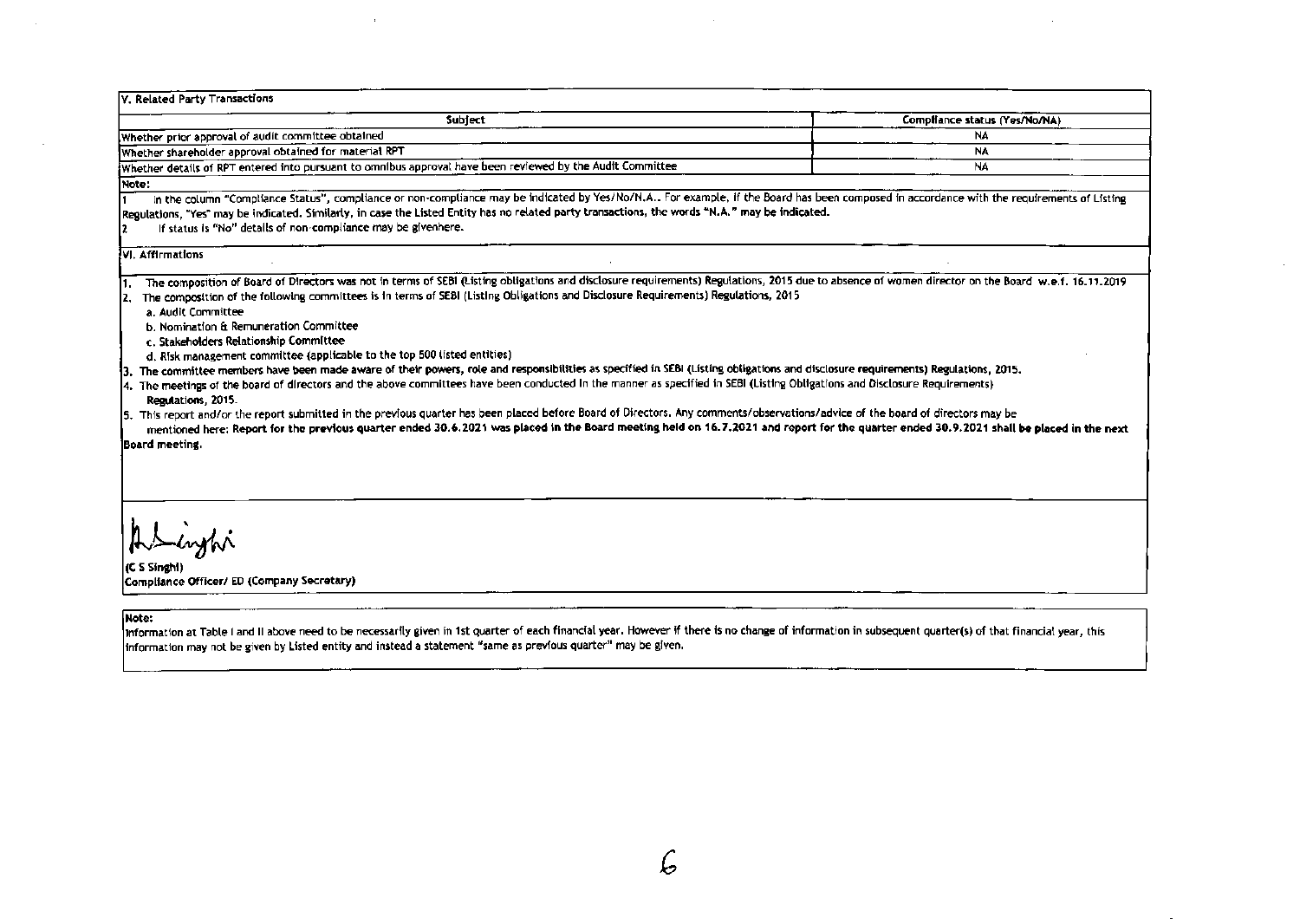## Format to be submitted by listed entity at the end of 6 months after end of financial year along-with the second quarter's report of next financial year

 $\cdot$ 

| Affirmations                                                                                                                                                                         |                                         |                                                   |
|--------------------------------------------------------------------------------------------------------------------------------------------------------------------------------------|-----------------------------------------|---------------------------------------------------|
| <b>Broad heading</b>                                                                                                                                                                 | <b>Regulation Number</b>                | Compliance status (Yes/No/NA)refer<br>Inote below |
| Copy of the annual report including balance sheet, profit and loss<br>account, directors report, corporate governance report, business<br>responsibility report displayed on website | 46(2)                                   | Yes                                               |
| Presence of Chairperson of Audit Committee at the Annual General<br>Meeting                                                                                                          | 18(1)(d)                                | Yes                                               |
| Presence of Chairperson of the Nomination and Remuneration<br>Committee at the Annual General Meeting                                                                                | 19(3)                                   | Yes                                               |
| Presence of Chairperson of the Stakeholder Relationship Committee at<br>the Annual General Meeting                                                                                   | 20(3)                                   | Yes                                               |
| Whether "Corporate Governance Report" disclosed in Annual Report                                                                                                                     | 34(3) read with para C of<br>Schedule V | Yes                                               |

## Note

I ln the cotumn "Comptlance Status", comptiance or non.comptiance may be indicated by Yes/No/N.A,. For exampte, if the Board has been composed in accordance with the requirements of Listing Regulations, "Yes" may be indicated. Similarly, in case the Listed Entity has no retated party transactions, the words "N.a." may be indicated.

2 lf status is "No" details of non-compliance may be given here.

3 tf the Lirted Entitywould tlke to provide any other information the same may be indlcated here.

duphr

(c S Singhi) Compllance Offlcer/ ED (Company Secretary)